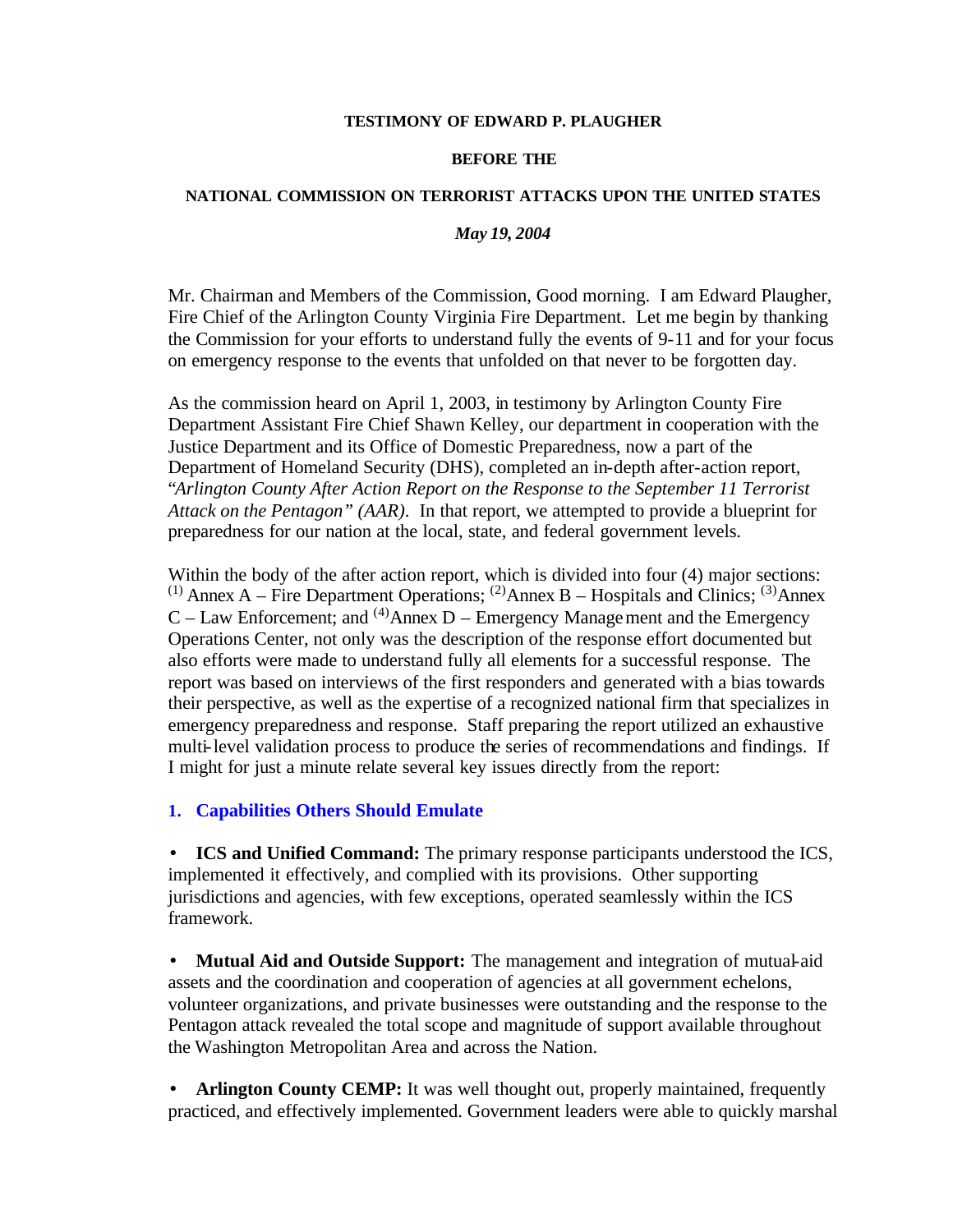the substantial resources of Arlington County in support of the first responders, without interfering with tactical operations.

• **Employee Assistance Program (EAP):** During the incident response and in followup sessions weeks afterward, the EAP proved invaluable to first responders, their families, and the entire county support network. This valuable resource must be incorporated in response plans.

• **Training, Exercises, and Shared Experiences:** Washington Metropolitan Area public safety organizations routinely work together on events of national prominence and shared jurisdictional interests, such as presidential inaugural celebrations, Heads of State visits, international conferences such as the periodic International Monetary Fund (IMF) conference, and others. They also regularly participate in frequent training exercises including those hosted by the Pentagon and MDW. All this and more contributed to the successful Pentagon response.

# **2. Challenges that Must Be Met**

• **Self-Dispatching:** Organizations, response units, and individuals proceeding on their own initiative directly to an incident site, without the knowledge and permission of the host jurisdiction and the Incident Commander, complicate the exercise of command, increase the risks faced by bona-fide responders, and exacerbate the challenge of accountability. WMD terrorist event response plans should designate pre-selected and well-marked staging areas.

• **Fixed and Mobile Command and Control Facilities:** Arlington County does not have a facility specifically designed and equipped to support the emergency management functions specified in the CEMP and the conference room currently used as the EOC does not have adequate space and is not configured or properly equipped for that role.

• **Communications:** Almost all aspects of communications continue to be problematic, from initial notification to tactical operations.

• **Logistics:** Arlington County, like most other jurisdictions, was not logistically prepared for an operation of the duration and magnitude of the Pentagon attack.

• **Hospital Coordination:** Communications and coordination were deficient between EMS control at the incident site and area hospitals receiving injured victims and represent flaws in the system present on September 11.

In addition to these main issues, the report contains two hundred and thirty-five (235) recommendations/findings from which we believe a blueprint for preparedness and response can and should be developed. Let us not as a nation, at a later date, produce another after action report that again brings forward these same concerns, in other words, now is the time for comprehensive preparedness to be undertaken by all levels of government.